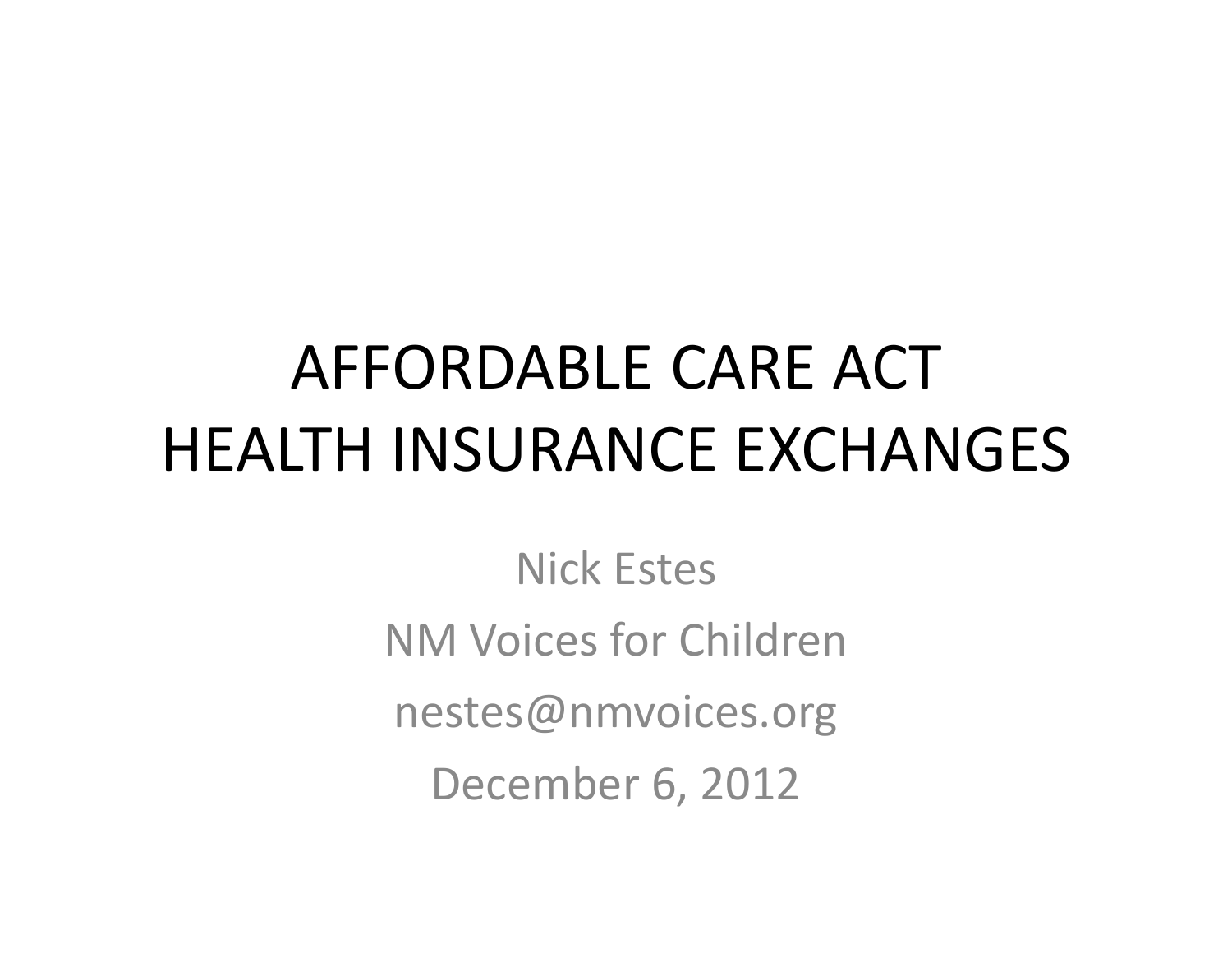## Health Insurance in NM

(approximate numbers)

| <b>Total NM population</b>                                                          | 2,000,000 |     |  |
|-------------------------------------------------------------------------------------|-----------|-----|--|
| Private (mostly employer-based,<br>some                                             | 500,000   | 25% |  |
| individual)                                                                         |           |     |  |
| Medicare (elderly and disabled)                                                     | 300,000   | 15% |  |
| Medicaid (low-income children, nursing                                              | 550,000   | 28% |  |
| homes, disabled, & very poor parents)                                               |           |     |  |
| Other public (public employees insurance,                                           | 160,000   | 9%  |  |
| <b>Indian Health Service)</b>                                                       |           |     |  |
| <b>Military (Tricare &amp; CHAMPUS)</b>                                             | 50,000    | 3%  |  |
| Uninsured (mostly low-income adults <age< td=""><td>420,000</td><td>20%</td></age<> | 420,000   | 20% |  |
| 65, esp. childless adults)                                                          |           |     |  |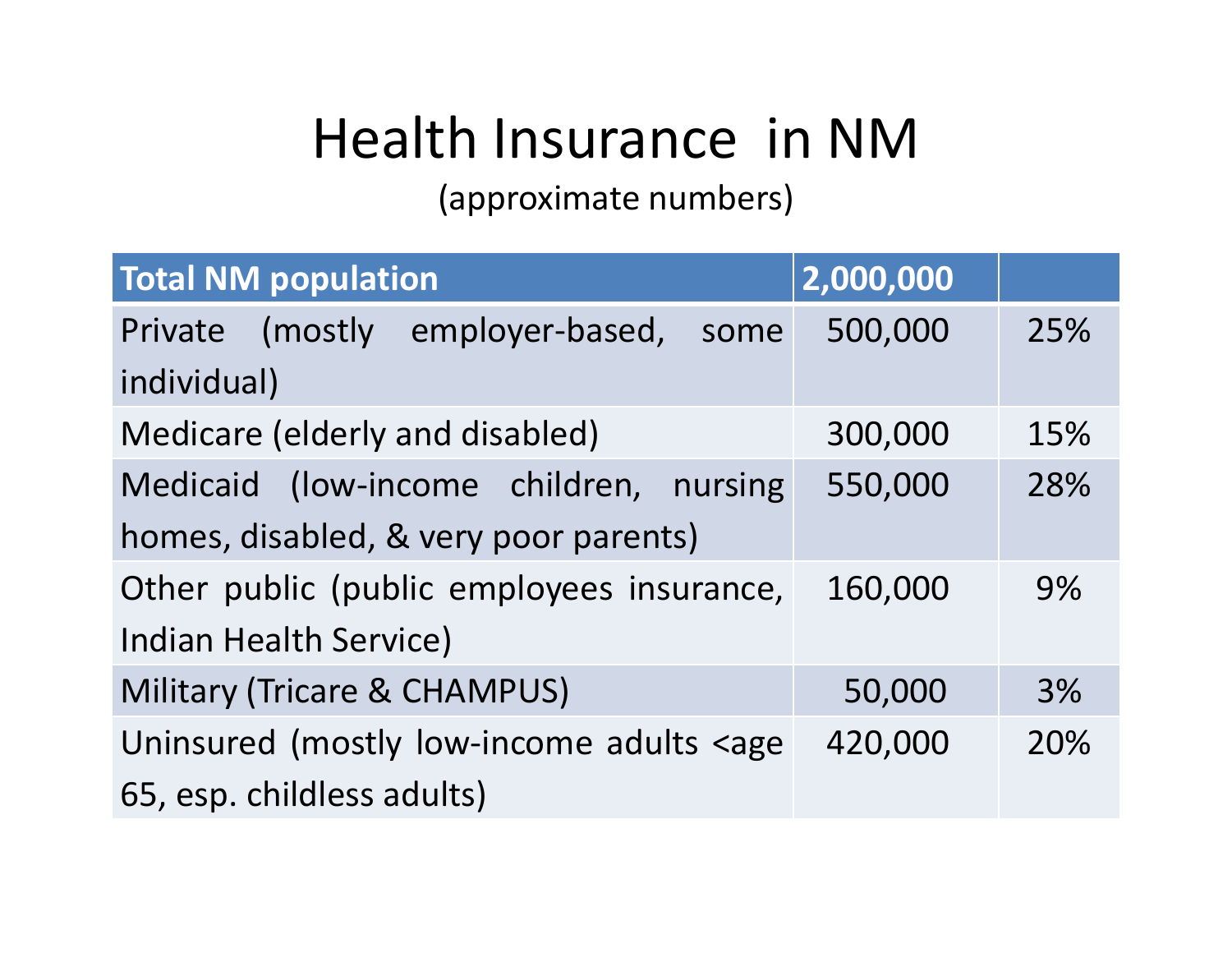## Affordable Care Act and the Uninsured starting January 1, 2014

- Half of the uninsured planned for Medicaid
	- –Low‐income adults up to 138% FPL
	- – $-$  Supreme Court held states have option to implement this or not
	- Gov. Martinez hasn't decided

Other half to get private insurance on Exchange

- – $-$  For individuals and small employers
- – Tax credits available for individual premiums if income <400% FPL
- – $-$  Out of Pocket Expense Limits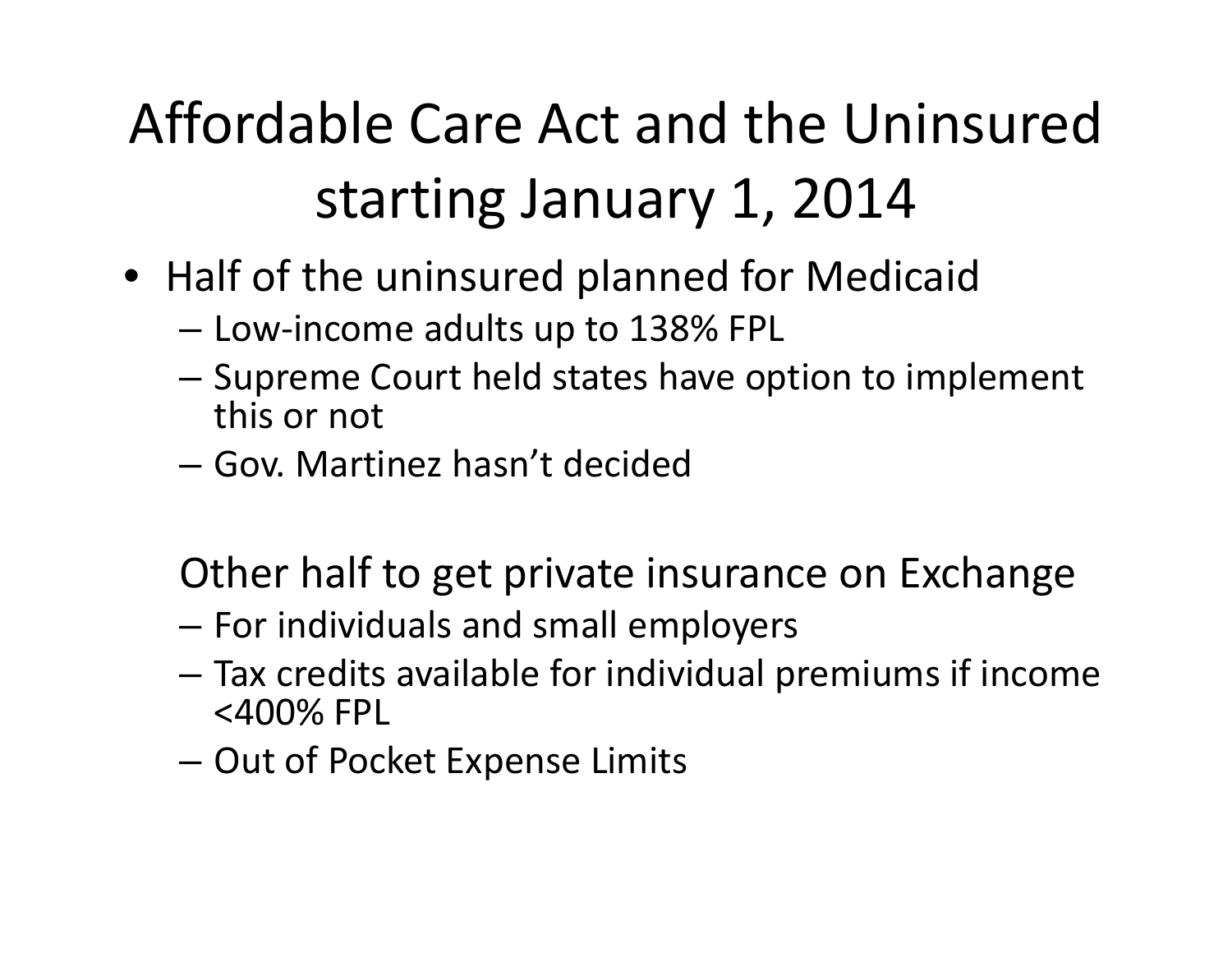### Health Insurance Exchanges

- A marketplace for medical insurance
- Web‐based, similar to Travelocity, but there will be physical locations too, and call‐in center
- Intended to be consumer‐friendly for comparison shopping among plans
- Will include price calculator, including determining tax credits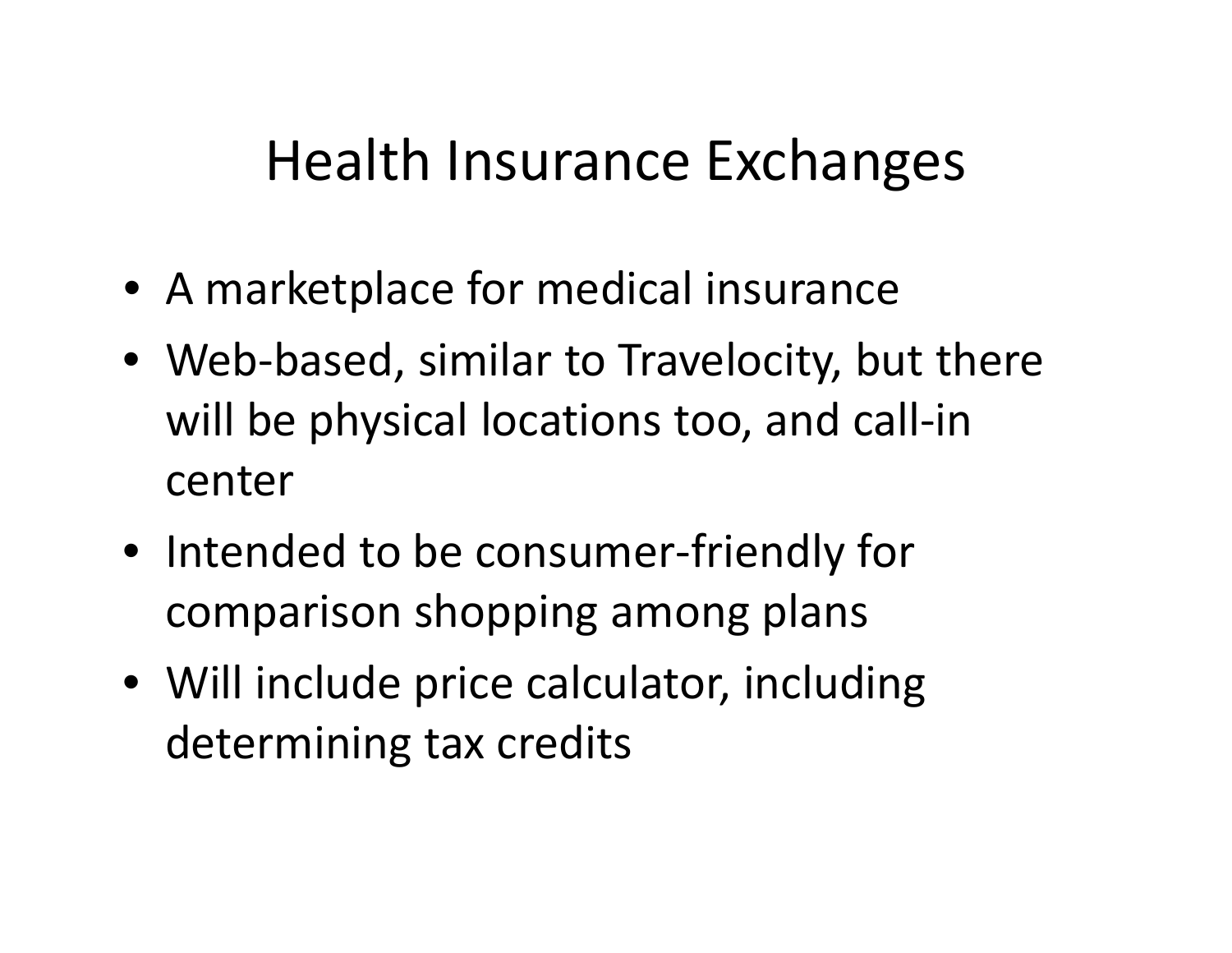### Health Insurance Exchanges

- Each state to have an exchange
- Gov. Martinez has declared intention to have <sup>a</sup> New Mexico state‐based exchange
- HSD submitted "Blueprint Application" on December 14, as required by the feds
- Information at: www.hsd.state.nm.us/nhcr/nhcrlao.htm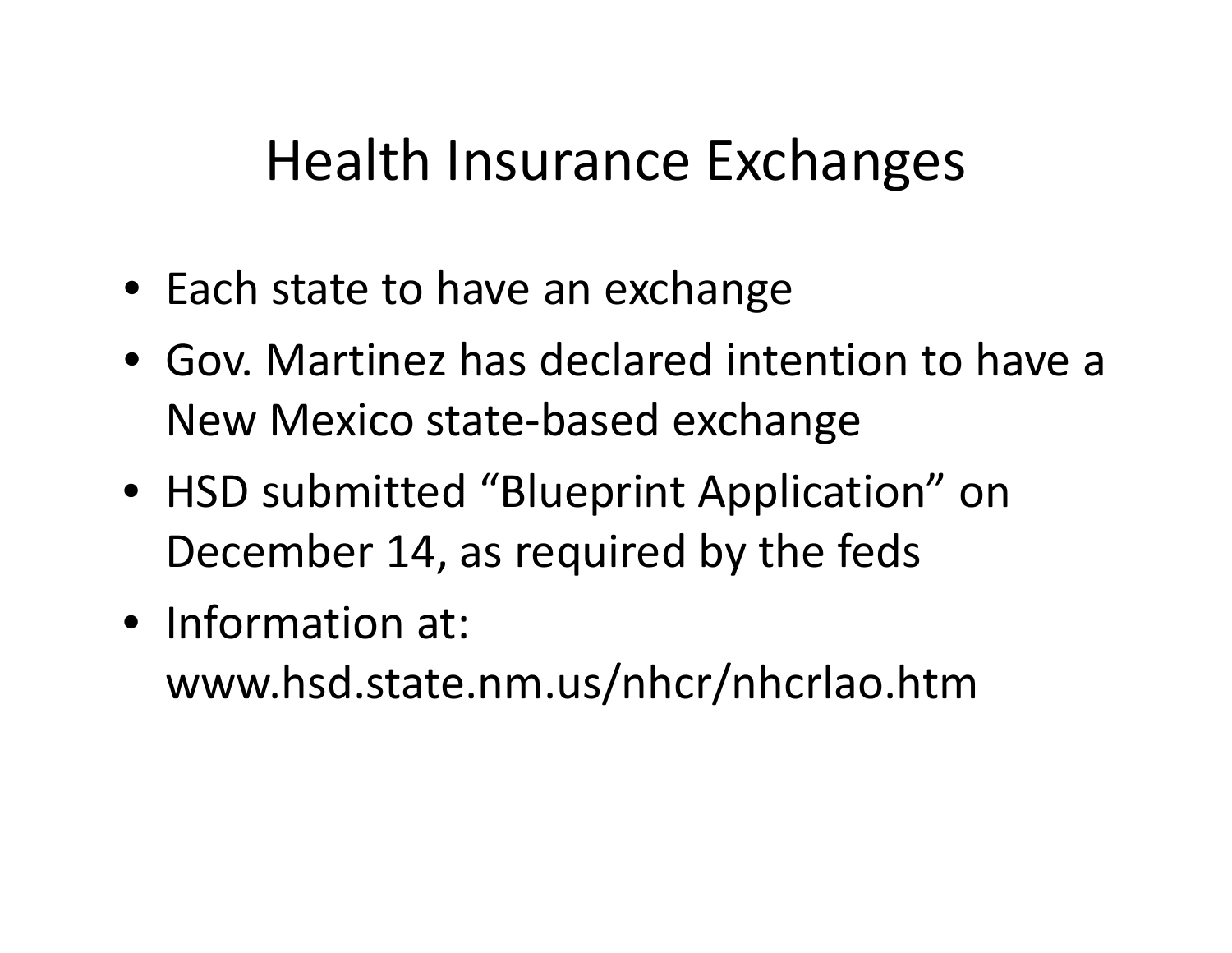## "No Wrong Door"

- Completely changes culture: each person is assumed to be qualified for coverage
- Exchange's job is to figure out what coverage the person is eligible for, not to reject people
- People qualified for Medicaid get referred to HSD, but if all their information is transferred electronically—they shouldn't have to start over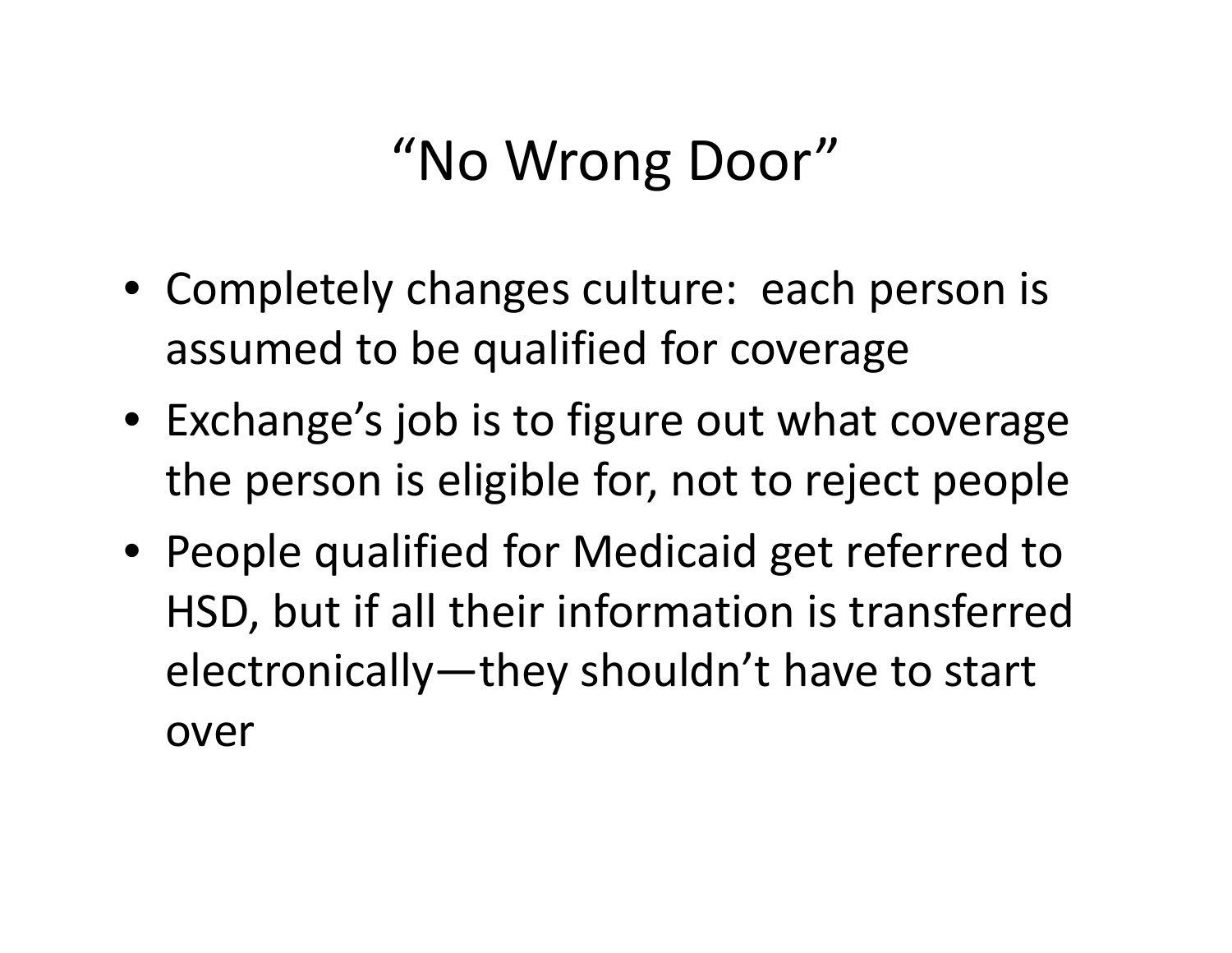- Only "Qualified Health Plans" offered; plans must cover "essential health benefits"
- Ten categories of benefits:

| Ambulatory patient services     | Prescription drugs                                                    |
|---------------------------------|-----------------------------------------------------------------------|
| <b>Emergency services</b>       | Rehabilitative and habilitative<br>services and devices               |
| Hospitalization                 | Laboratory services                                                   |
| Maternity and newborn care      | Preventive and wellness services,<br>including chronic condition mgmt |
| Mental health and substance use | Pediatric services, oral and vision                                   |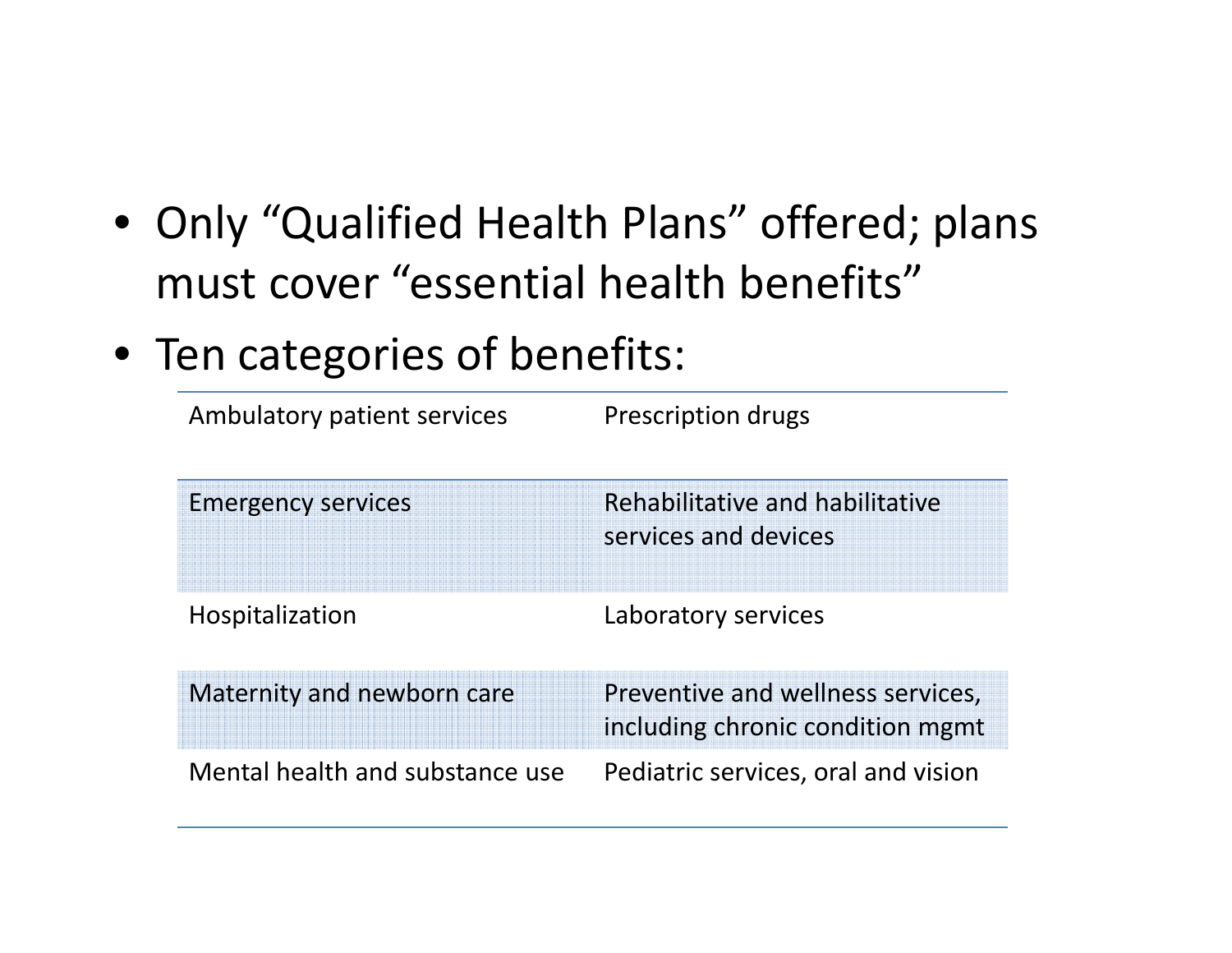#### Navigator Program

- ACA requires establishment of <sup>a</sup> "navigator program"
	- – Provide outreach, education, and enrollment services
	- – Advise whether people are eligible for Medicaid and send their information electronically to HSD
	- Cultural and linguistic competence required
	- – Should build on existing networks: e.g., promotoras and FQHC's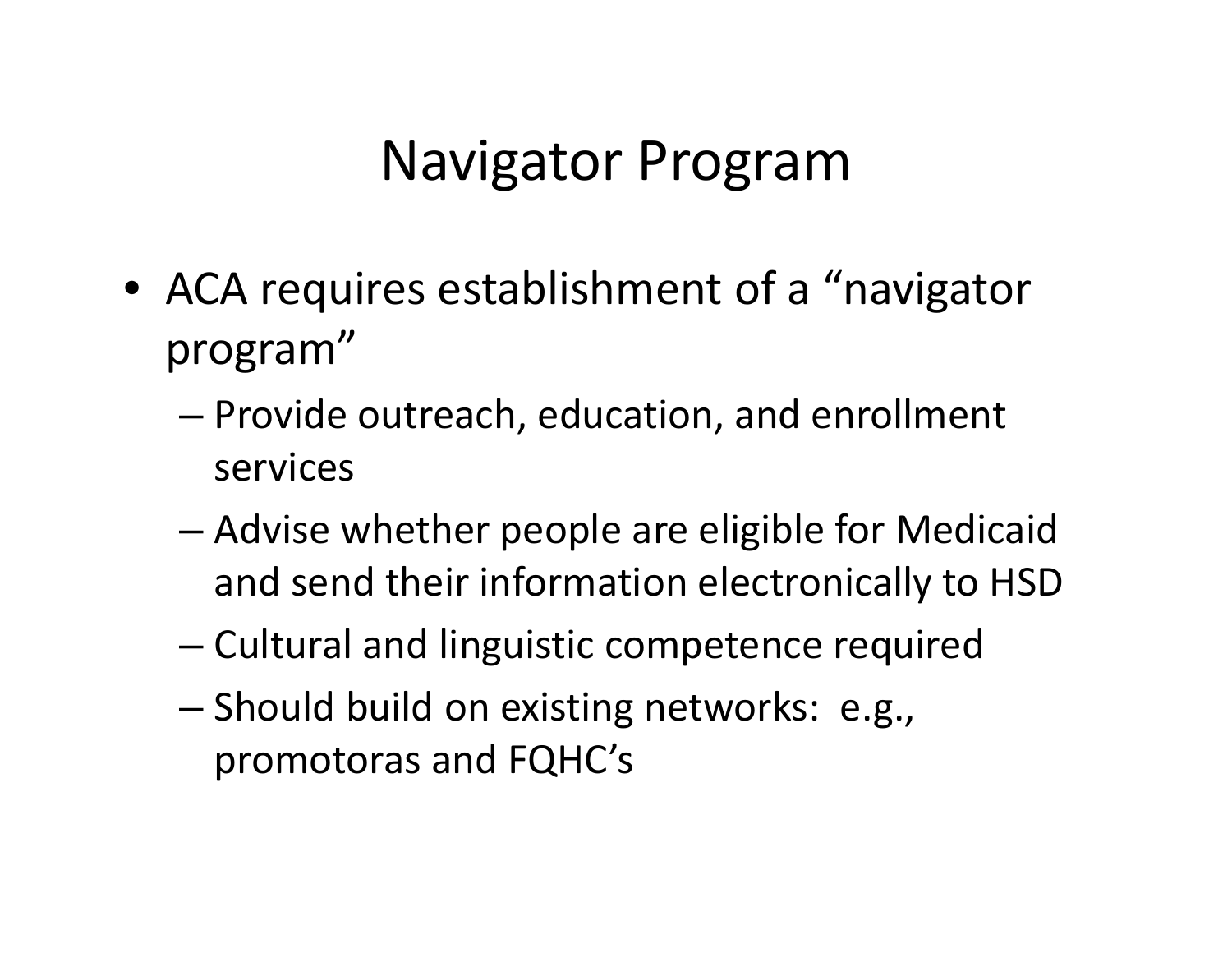#### Status in New Mexico

- Martinez Administration has chosen NMHealth Insurance Alliance to run Exchange
	- A quasi‐public entity established by Legislature in 1994 to sell health insurance to individuals
	- Issue: must NM Legislature bless this decision, and may Legislature specify details?
- Issue: shall Exchange be "active purchaser" like Mass. (negotiating with plans) or open to all qualified plans, like Utah?